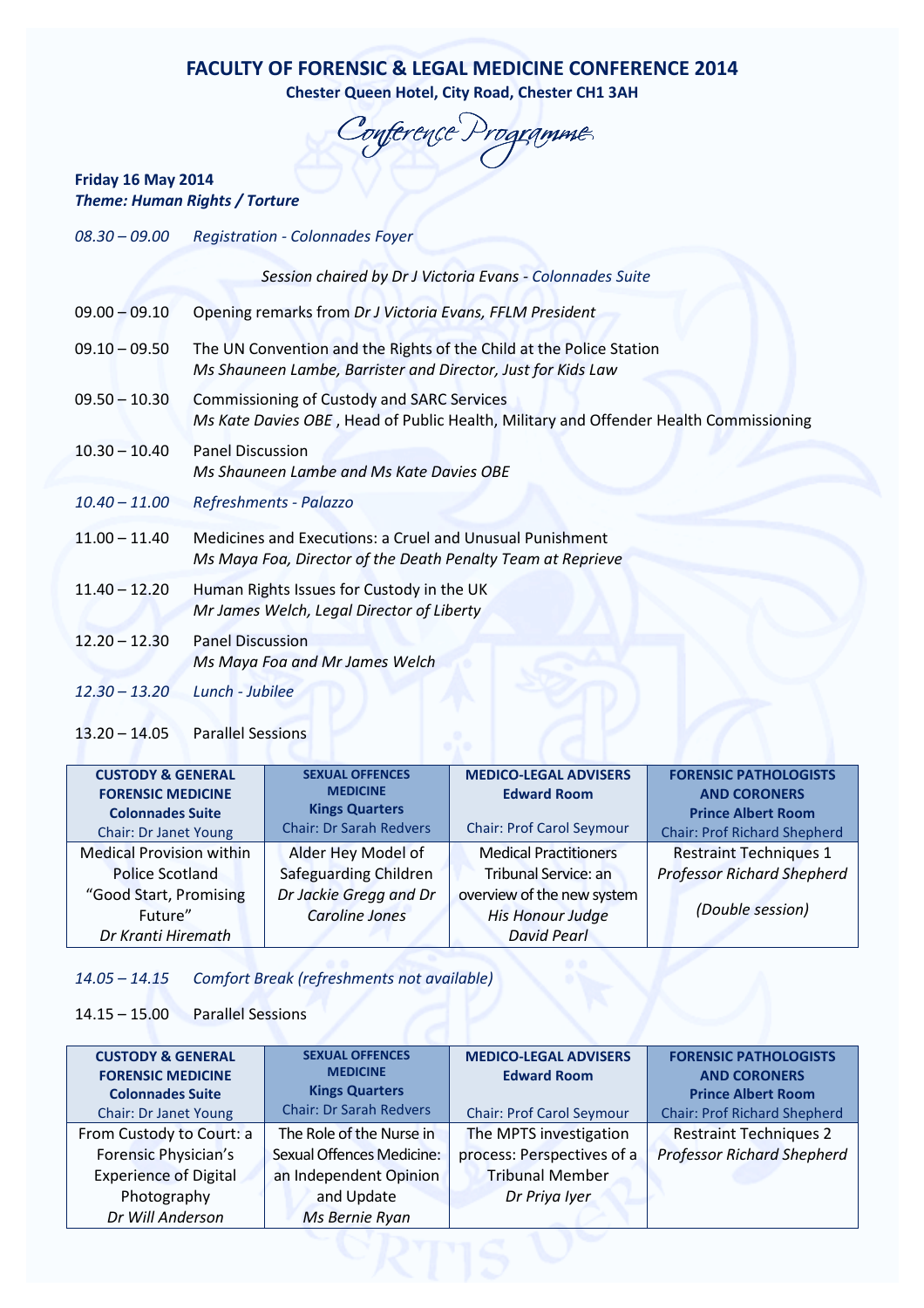#### Friday 16 May 2014 cont.d

- 15.00 15.15 Refreshments Palazzo
- 15.15 17.15 FFLM Annual General Meeting Colonnades Suite Chaired by Dr J Victoria Evans, FFLM President
- 17.15 17.45 Refreshments Palazzo
- 17.45 18.45 The David Jenkins Lecture Colonnades Suite "Reforming the Coroner Service" - His Honour Judge Peter Thornton QC, Senior Circuit Judge, Chief Coroner for England and Wales
- 19.30 20.00 Drinks Reception Jubilee
- 20.00 late Gala Dinner & Ceilidh Jubilee Dress code: Black tie